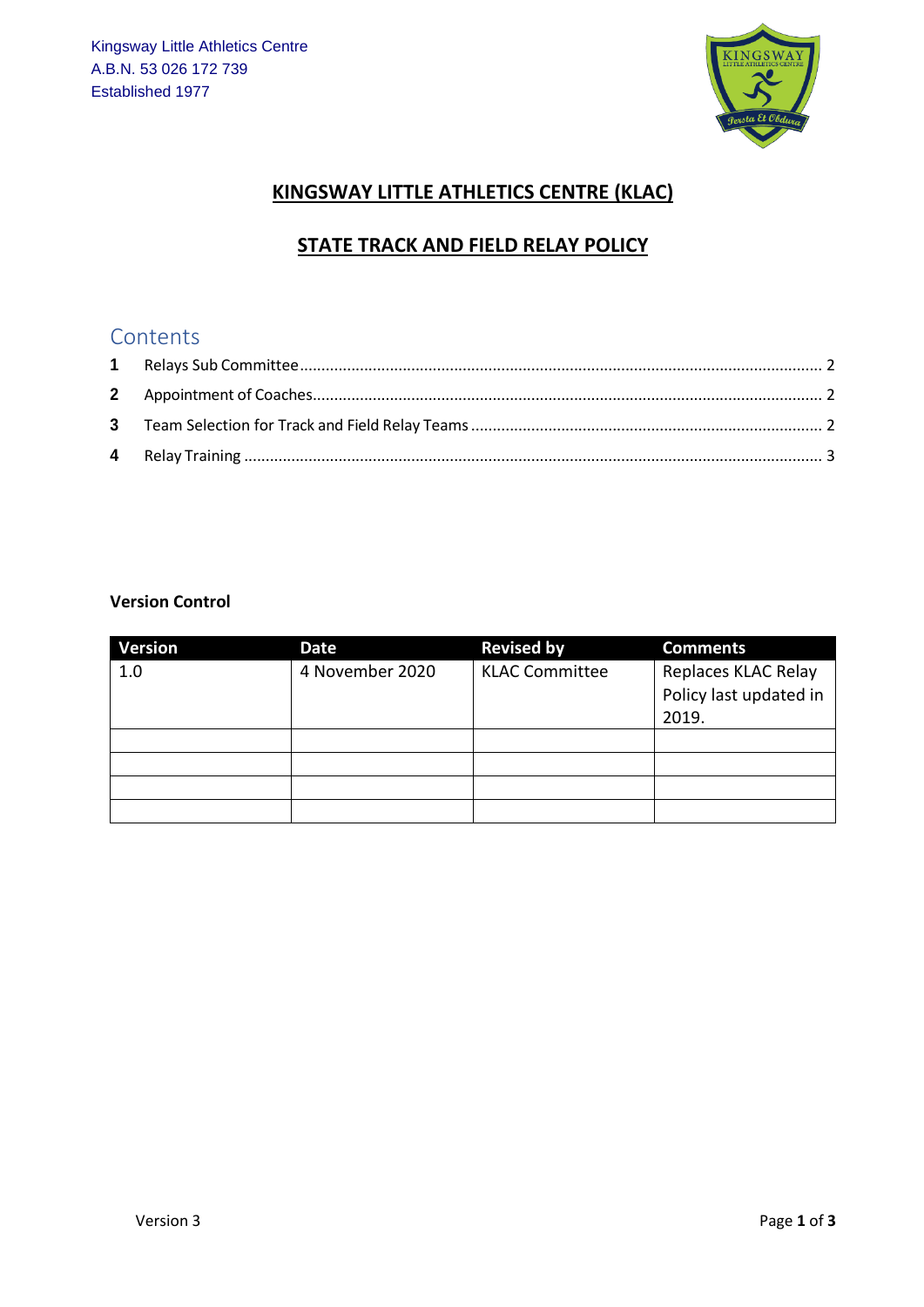

## <span id="page-1-0"></span>**<sup>1</sup>** Relays Sub Committee

- a) The Relay Sub-Committee will be undertaken by the Chairperson, the Records and Ranking Officer, the Relay Officer and two other Kingsway LAC Committee members. Chaperone input will also be considered in selection.
- b) The Relay Sub-Committee will be responsible for the appointment of all Track Coaches.
- c) The Relay Sub-Committee will be responsible for the selection of all track and field team athletes.

## <span id="page-1-1"></span>**<sup>2</sup>** Appointment of Coaches

- a) Any volunteer wishing to Coach a Relay team will be asked to nominate for their preferred age group. These nominations will be assessed by the Relay Sub-Committee for selection.
- b) If any Coach vacancies exist, the Relay Sub-Committee may approach prospective people to undertake the role of coaches for theseteams.

# <span id="page-1-2"></span>**<sup>3</sup>** Team Selection for Track and Field Relay Teams

- a) The Records and Ranking Officer will collate the Kingsway Competition Track and Field results (from the current season only) and provide a list of the top ten athletes in each age group. These results will be sent electronically to the Relay Sub-Committee.
- b) To be selected in either the Track or Field team, the athlete must have competed (in the current season) in at least three Kingsway Competitions. The athlete must have also competed in the selected track or field event at least twice to be selected.
- c) Track and Field events will be determined by the State Governing body (currently Athletics West).
- d) For full transparency to all athletes and families, the Athletes selected for teams should wherever possible be the top performing athletes in that event. To remove any doubt, top performing is defined as consistently achieving high results over multiple attempts rather than the athlete with the best performance from the season.
- e) Any athlete selected for a Track or Field team will be notified in writing via electronic means. Families will be advised that as part of confirming their position on a team, they accept that there is a requirement to complete a parent roster at the State event.
- f) As per State Governing body rules, an athlete may only compete in either the Track or Field team. Athletes who rank well in both track and field events will be asked to choose which team they wish to compete in. Coaches, officials and parents should not put any undue pressure on any athlete to select either team over the other.
- g) Once teams are determined by the Relay Sub-Committee, all Track Relay Coaches will be sent athlete's contact details electronically.